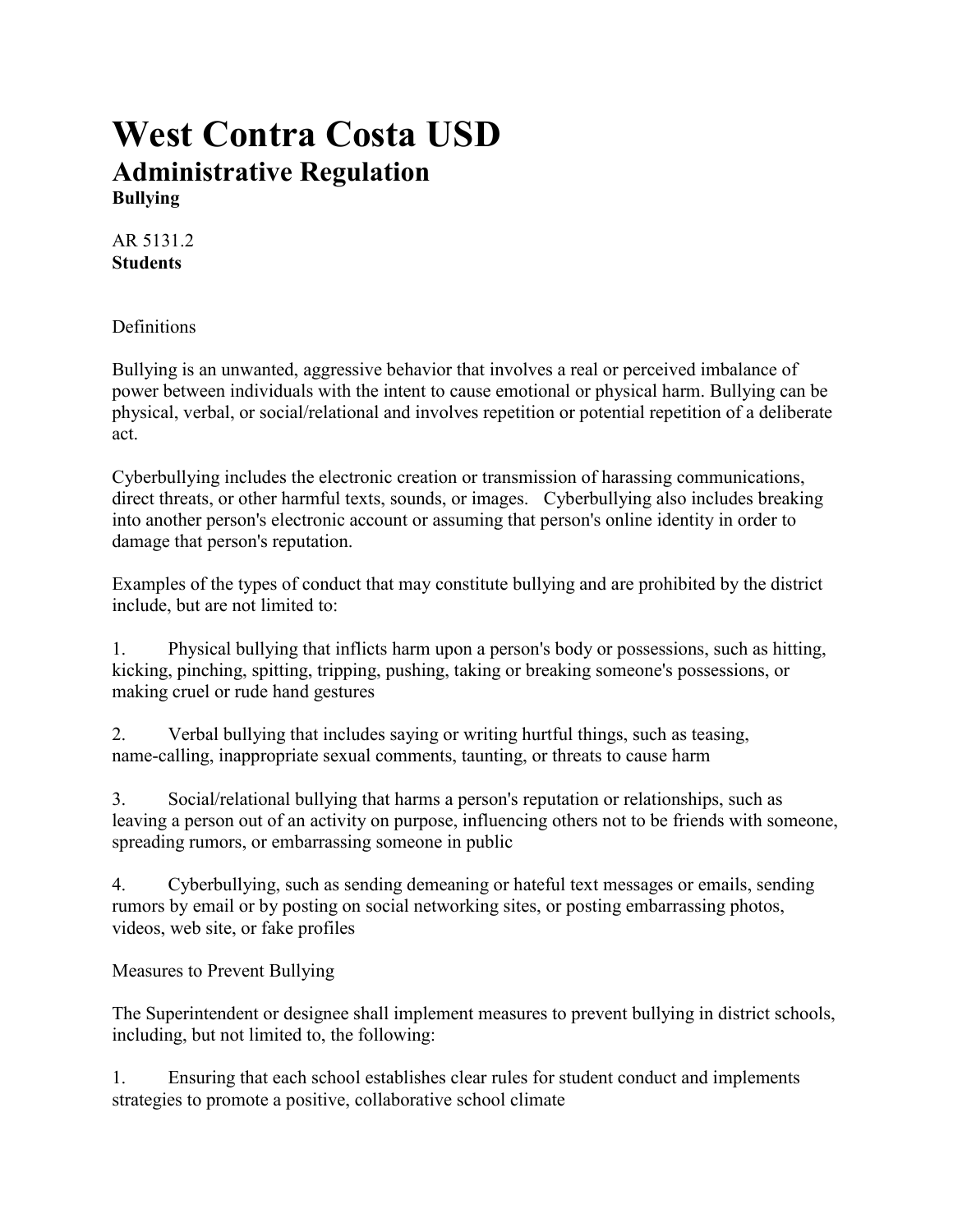2. Providing to students, through student handbooks and other age-appropriate means, information about district and school rules related to bullying, mechanisms available for reporting incidents or threats, and the consequences for engaging in bullying

3. Encouraging students to notify school staff when they are being bullied or when they suspect that another student is being bullied, and providing means by which students may report threats or incidents confidentially and anonymously

4. Conducting an assessment of bullying incidents at each school and, if necessary, increasing supervision and security in areas where bullying most often occurs, such as classrooms, playgrounds, hallways, restrooms, and cafeterias

5. Annually notifying district employees that, pursuant to Education Code 234.1, any school staff who witnesses an act of bullying against a student has a responsibility to immediately intervene to stop the incident when it is safe to do so

## Staff Development

The Superintendent or designee shall make the California Department of Education's online training module on the dynamics of bullying and cyberbullying, which includes the identification of bullying and cyberbullying and the implementation of strategies to address bullying, available annually to all certificated staff and to other employees who have regular interaction with students. (Education Code 32283.5)

The Superintendent or designee shall provide training to teachers and other school staff to raise their awareness about the legal obligation of the district and its employees to prevent discrimination, harassment, intimidation, and bullying of district students. Such training shall be designed to provide staff with the skills to:

1. Discuss the diversity of the student body and school community, including their varying immigration experiences

2. Discuss bullying prevention strategies with students, and teach students to recognize the behavior and characteristics of bullying perpetrators and victims

3. Identify the signs of bullying or harassing behavior

4. Take immediate corrective action when bullying is observed

5. Report incidents to the appropriate authorities, including law enforcement in instances of criminal behavior

### Student Instruction

As appropriate, the district shall provide students with instruction, in the classroom or other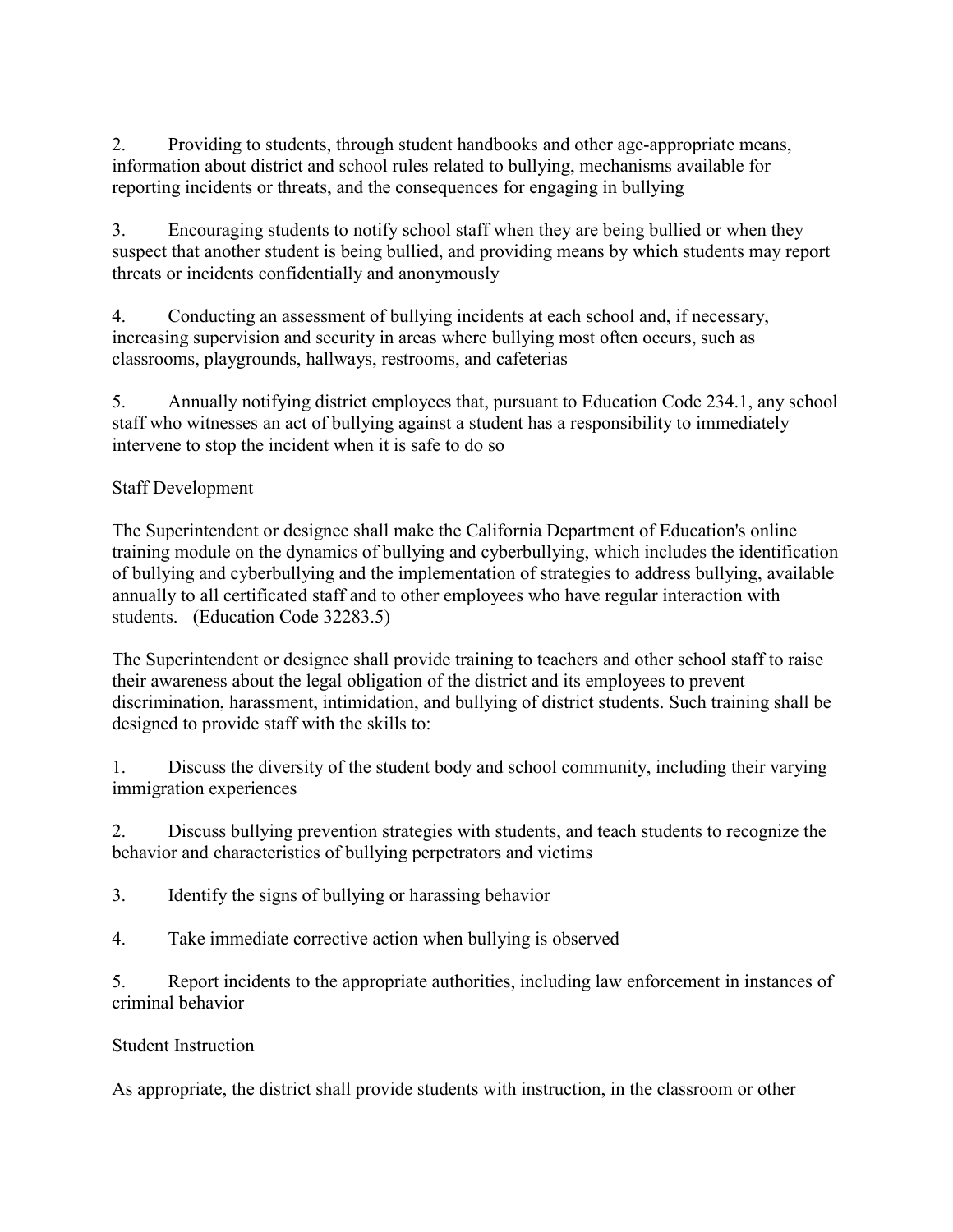educational settings, that promotes social-emotional learning, effective communication and conflict resolution skills, character/values education, respect for cultural and individual differences, self-esteem development, assertiveness skills, and appropriate online behavior.

The district shall also educate students about the negative impact of bullying, discrimination, intimidation, and harassment based on actual or perceived immigration status, religious beliefs and customs, or any other individual bias or prejudice.

Students should be taught the difference between appropriate and inappropriate behaviors, how to advocate for themselves, how to help another student who is being bullied, and when to seek assistance from a trusted adult. As role models for students, staff shall be expected to demonstrate effective problem-solving and anger management skills.

To discourage cyberbullying, teachers may advise students to be cautious about sharing passwords, personal data, or private photos online and to consider the consequences of making negative comments about others online.

#### Reporting and Filing of Complaints

Any student, parent/guardian, or other individual who believes that a student has been subjected to bullying or who has witnessed bullying may report the incident to a teacher, the principal, a compliance officer, or any other available school employee.

When a report of bullying is submitted, the principal or a district compliance officer shall inform the student or parent/guardian of the right to file a formal written complaint in accordance with AR 1312.3 - Uniform Complaint Procedures. The student who is the alleged victim of the bullying shall be given an opportunity to describe the incident, identify witnesses who may have relevant information, and provide other evidence of bullying.

Within one business day of receiving such a report, a staff member shall notify the principal of the report, whether or not a uniform complaint is filed. In addition, any school employee who observes an incident of bullying involving a student shall, within one business day, report such observation to the principal or a district compliance officer, whether or not the alleged victim files a complaint.

When the circumstances involve cyberbullying, individuals with information about the activity shall be encouraged to save and print any electronic or digital messages that they feel constitute cyberbullying and to notify a teacher, the principal, or other employee so that the matter may be investigated. When a student uses a social networking site or service to bully or harass another student, the Superintendent or designee may file a request with the networking site or service to suspend the privileges of the student and to have the material removed.

#### Discipline/Corrective Actions

Corrective actions for a student who commits an act of bullying of any type may include counseling, behavioral intervention and education, and, if the behavior is severe or pervasive as